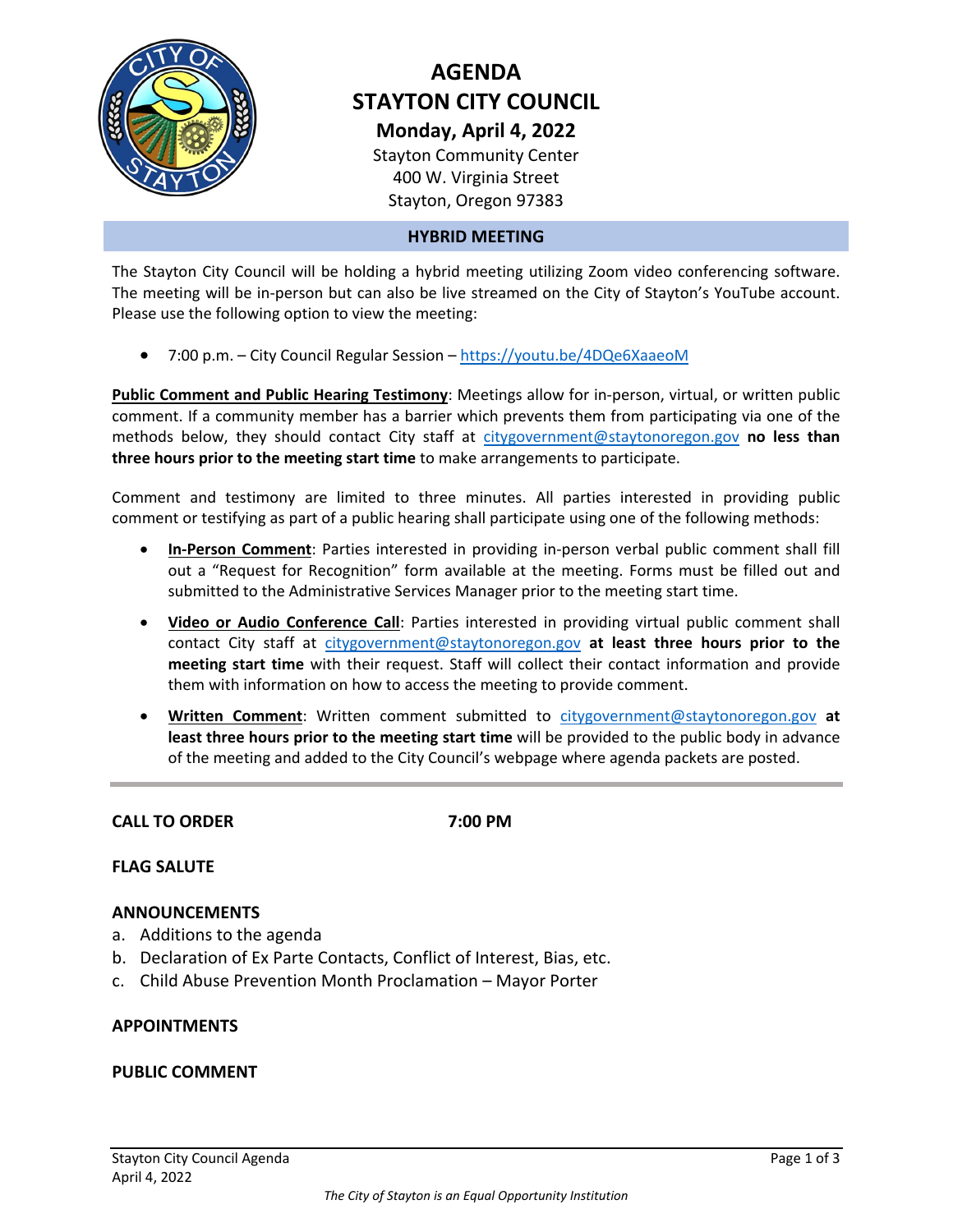### **CONSENT AGENDA**

a. March 21, 2022 City Council Regular Session Minutes

### **PUBLIC HEARING**

### **City of Stayton 2021-22 Fiscal Year Supplemental Budget**

- a. Staff Report Susannah Sbragia
- b. Open Public Hearing
- c. Public Hearing
- d. Close of Public Hearing
- e. Council Deliberation
- f. Council Decision on Resolution No. 1034, Adopting a supplemental budget and appropriation changes for fiscal year 2021-22

#### **GENERAL BUSINESS**

### **COMMUNICATIONS FROM CITY STAFF**

### **COMMUNICATIONS FROM MAYOR AND COUNCIL**

### **ADJOURN**

*The meeting location is accessible to persons with disabilities. A request for an interpreter for the hearing impaired or other accommodations for persons with disabilities should be made at least 48 hours prior to the meeting. If you require special accommodations contact City Hall at (503) 769-3425.*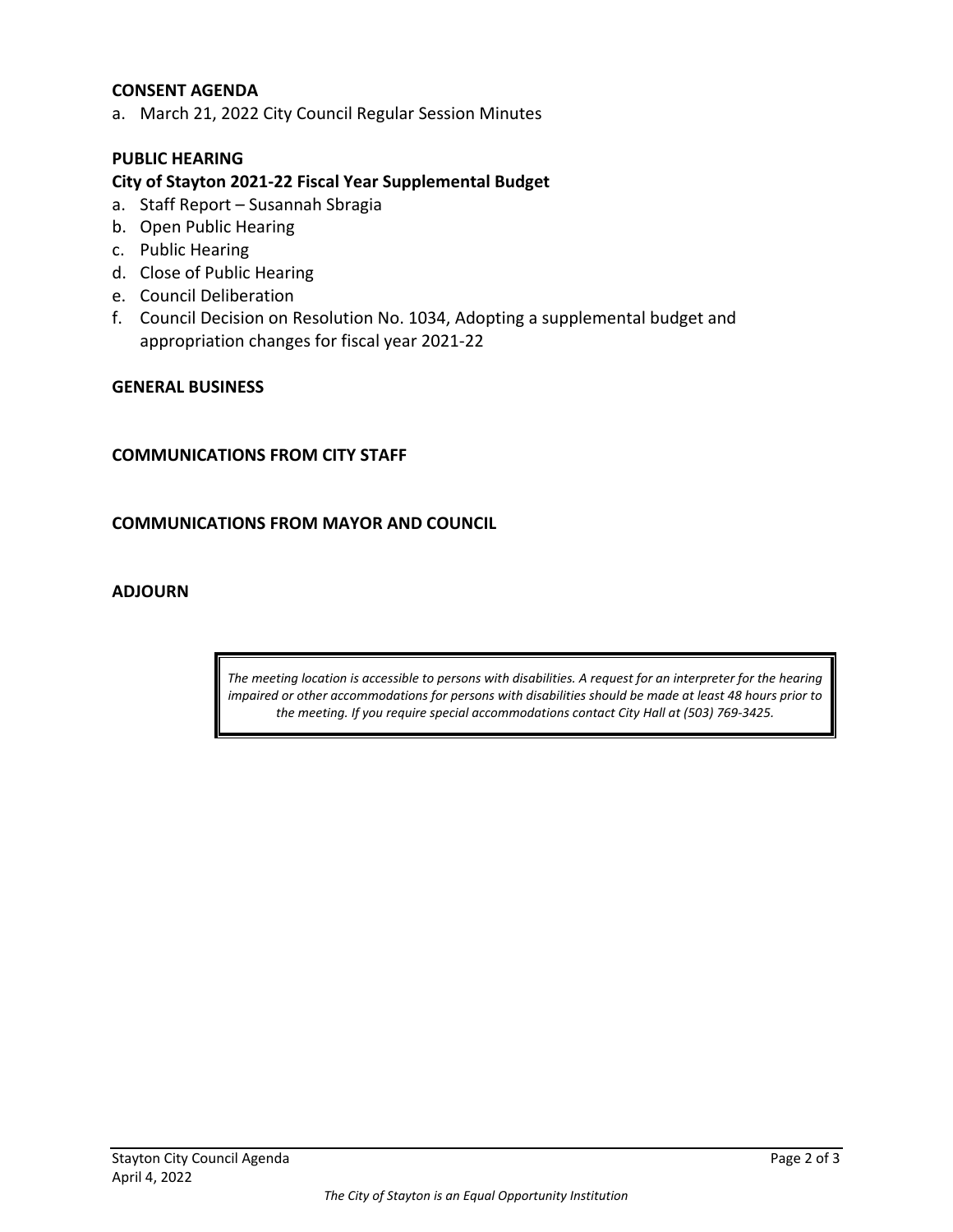### **CALENDAR OF EVENTS APRIL 2022**

| AFNIL ZUZZ       |               |                                                            |            |                                 |
|------------------|---------------|------------------------------------------------------------|------------|---------------------------------|
| Monday           | April 4       | <b>City Council</b>                                        | 7:00 p.m.  | https://youtu.be/4DQe6XaaeoM    |
| Tuesday          | April 5       | Parks and Recreation Board                                 | 6:00 p.m.  | <b>Stayton Community Center</b> |
| Monday           | April 11      | <b>City Council Executive Session</b>                      | 6:00 p.m.  | City Hall Conference Room       |
| Monday           | April 18      | <b>City Council</b>                                        | 7:00 p.m.  | https://youtu.be/YEPfKSfOHik    |
| Wednesday        | April 20      | Library Board                                              | 6:00 p.m.  | <b>Stayton Public Library</b>   |
| Monday           | April 25      | <b>Planning Commission</b>                                 | 7:00 p.m.  | https://youtu.be/QsQ73awQZmc    |
| Thursday         | April 28      | <b>Marion County Commissioners</b><br><b>City Meetings</b> | 12:00 p.m. | Jefferson Café (Jefferson)      |
| <b>MAY 2022</b>  |               |                                                            |            |                                 |
| Monday           | May 2         | <b>Budget Committee</b>                                    | 6:00 p.m.  | https://youtu.be/ZeQMqi4S1o8    |
| Monday           | May 2         | <b>City Council</b>                                        | Cancelled  |                                 |
| Tuesday          | May 3         | Parks and Recreation Board                                 | 6:00 p.m.  | <b>Stayton Community Center</b> |
| Monday           | May 9         | <b>Budget Committee</b>                                    | 6:00 p.m.  | https://youtu.be/nwUvw1YPp9Y    |
| Tuesday          | <b>May 10</b> | <b>Marion County Commissioners</b><br><b>City Meetings</b> | 7:30 a.m.  | Turnaround Café (Turner)        |
| Tuesday          | <b>May 10</b> | <b>Budget Committee</b>                                    | 6:00 p.m.  | https://youtu.be/FRGj8F0qyho    |
| Wednesday        | <b>May 11</b> | <b>Budget Committee</b>                                    | 6:00 p.m.  | https://youtu.be/o9h2pDIS2il    |
| Monday           | May 16        | <b>City Council</b>                                        | 7:00 p.m.  | https://youtu.be/1yG-tQFRMG4    |
| Wednesday        | <b>May 18</b> | Library Board                                              | 6:00 p.m.  | <b>Stayton Public Library</b>   |
| Monday           | <b>May 31</b> | <b>Planning Commission</b>                                 | 7:00 p.m.  | https://youtu.be/r725PkOXCUU    |
| <b>JUNE 2022</b> |               |                                                            |            |                                 |
| Monday           | June 6        | City Council                                               | 7:00 p.m.  | https://youtu.be/JJYgnrWvJI4    |
| Tuesday          | June 7        | Parks and Recreation Board                                 | 6:00 p.m.  | <b>Stayton Community Center</b> |
| Tuesday          | June 14       | <b>Marion County Commissioners</b><br><b>City Meetings</b> | 7:30 a.m.  | Covered Bridge Café (Stayton)   |
| Wednesday        | June 15       | <b>Library Board</b>                                       | 6:00 p.m.  | <b>Stayton Public Library</b>   |
| Monday           | June 20       | <b>City Council</b>                                        | 7:00 p.m.  | https://youtu.be/l346aVqYzgs    |
| Monday           | June 27       | <b>Planning Commission</b>                                 | 7:00 p.m.  | https://youtu.be/vww73FT_eRU    |
| <b>JULY 2022</b> |               |                                                            |            |                                 |
| Monday           | July 4        | CITY OFFICES CLOSED IN OBSERVANCE OF 4TH OF JULY HOLIDAY   |            |                                 |
| Tuesday          | July 5        | <b>City Council</b>                                        | 7:00 p.m.  | https://youtu.be/rEaBZGBSIf4    |
| Tuesday          | July 5        | Parks and Recreation Board                                 | 6:00 p.m.  | <b>Stayton Community Center</b> |
| Monday           | July 18       | City Council                                               | 7:00 p.m.  | https://youtu.be/hVlj0x1zevg    |
| Wednesday        | July 20       | Library Board                                              | 6:00 p.m.  | <b>Stayton Public Library</b>   |
| Monday           | July 25       | <b>Planning Commission</b>                                 | 7:00 p.m.  | https://youtu.be/osNaffewj1g    |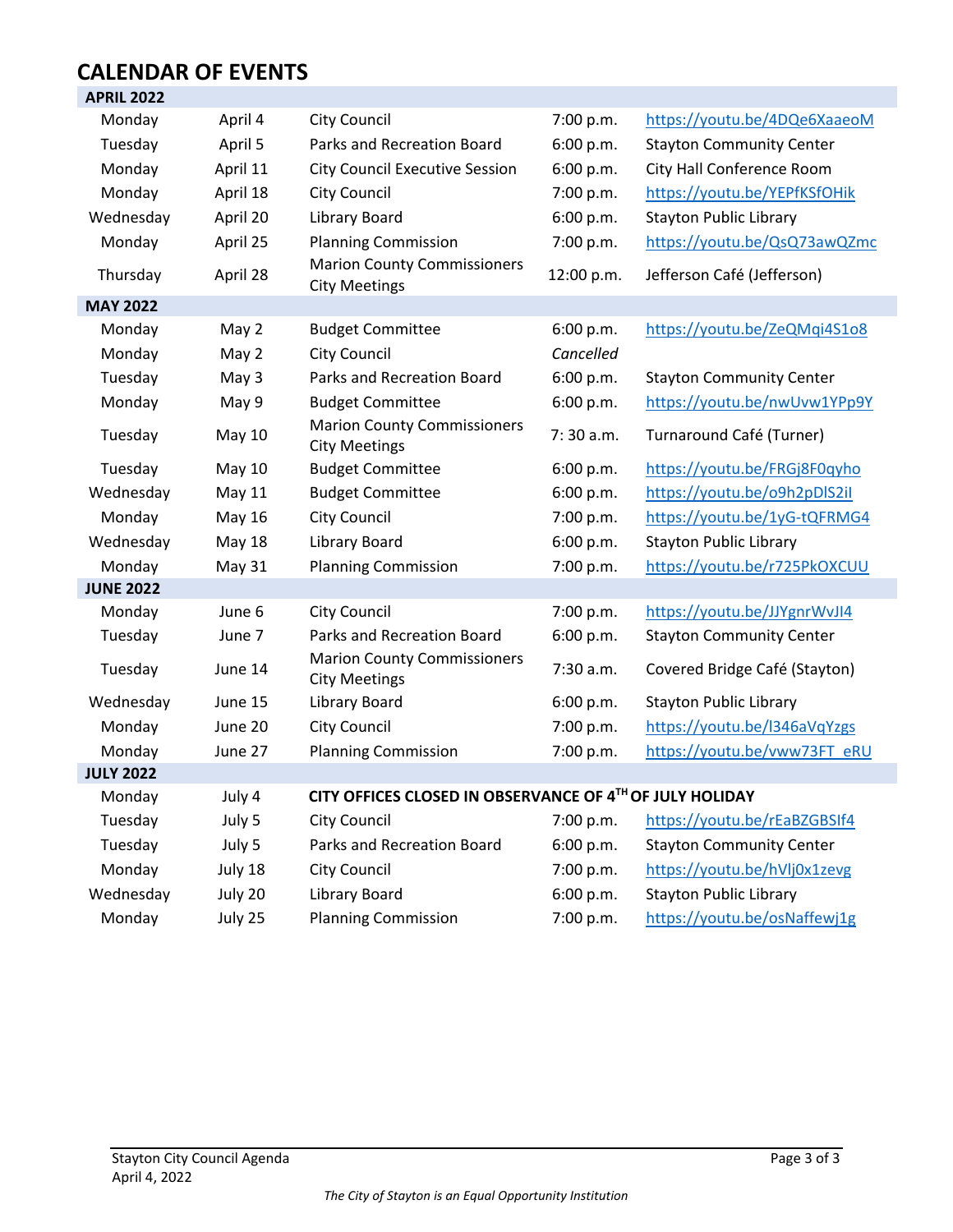

*City of Stayton*

*Administration* • *Finance* 362 N. Third Avenue • Stayton, OR 97383 Phone: (503) 769-3425 • Fax (503) 769-1456

*City of Stayton, Marion County, Oregon*

**P R O C L A M A T I O N**

This matter came before the Stayton City Council at its regularly scheduled meeting of April 4, 2022, to proclaim April as Child Abuse Prevention Month.

- *WHEREAS,* every child deserves to live in a safe, loving, and caring family environment;
- *WHEREAS,* in 2020, there were 11,642 reported victims of child abuse and neglect in Oregon, of which 1,171 were victims in Marion County;
- *WHEREAS,* we stand together as individuals, organizations, and government agencies to commit to preventing child abuse in our county, by raising awareness throughout the community and by educating and supporting caregivers; and
- *WHEREAS,* we assert that strong families and safe, stable, and nurturing environments free from violence, abuse, and neglect are essential for children's optimal growth and success, which ensures a secure future for our communities, where the needs of children are a priority and the needs of families are met.

*NOW THEREFORE,* the Stayton City Council asks everyone to commit to protecting our children, and does hereby proclaim April 2022 as:

# **"CHILD ABUSE PREVENTION MONTH"**

Dated at Stayton, Oregon, this 4th day of April, 2022.

Henry A. Porter, Mayor

*POLICE* 386 N. THIRD AVENUE STAYTON, OR 97383 (503) 769-3423 FAX (503) 769-7497

*PLANNING* 362 N. THIRD AVENUE STAYTON, OR 97383 (503) 769-2998 FAX (503) 767-2134

*PUBLIC WORKS* 362 N. THIRD AVENUE STAYTON, OR 97383 (503) 769-2919 FAX (503) 767-2134

*WASTEWATER* 950 JETTERS WAY STAYTON, OR 97383 (503) 769-2810 FAX (503) 769-7413

*LIBRARY* 515 N. FIRST AVENUE STAYTON, OR 97383 (503) 769-3313 FAX (503) 769-3218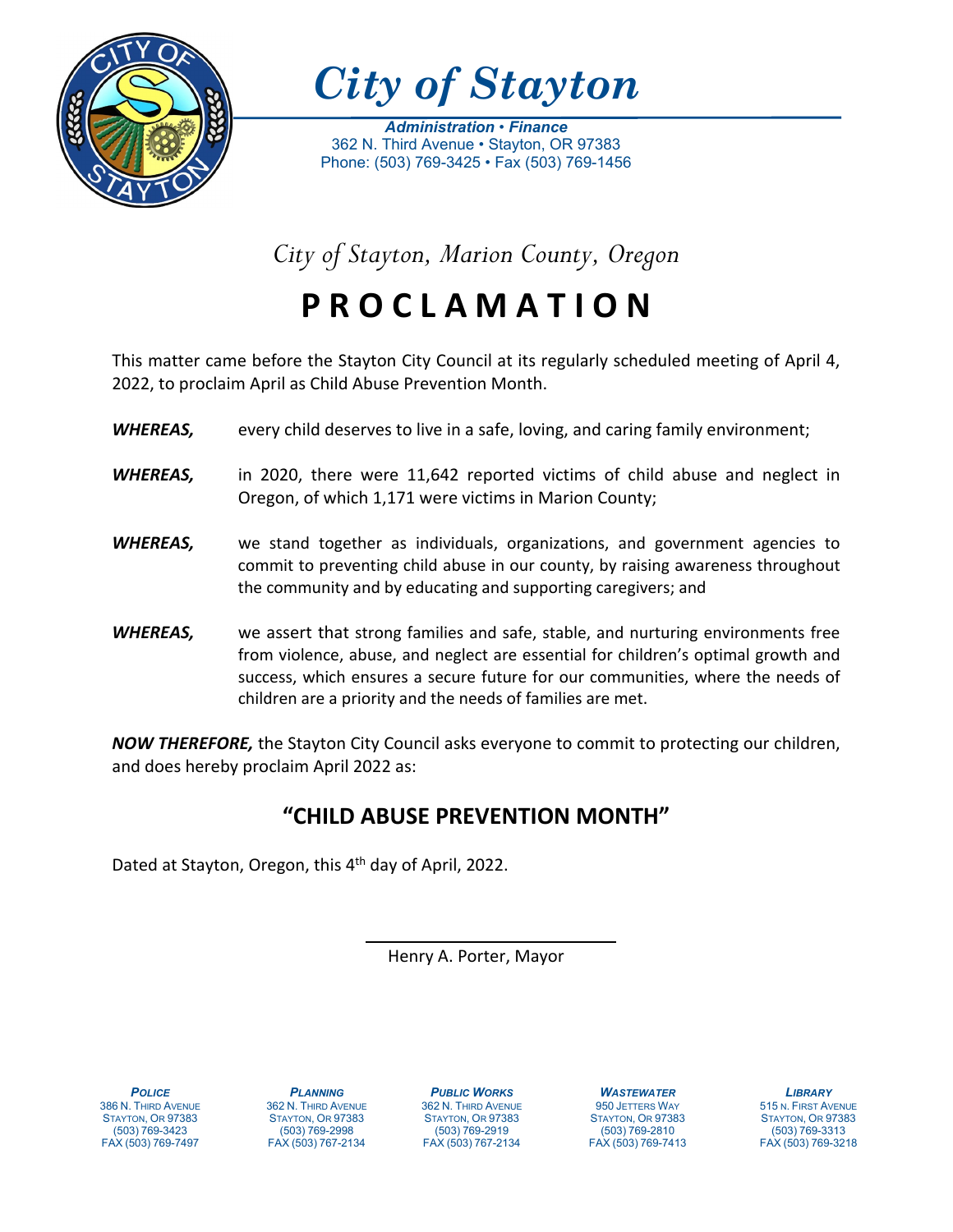### **City of Stayton City Council Minutes March 21, 2022**

# **LOCATION:** STAYTON COMMUNITY CENTER, 400 W. VIRGINIA, STAYTON **Time Start:** 7:01 P.M. **Time End:** 8:47 P.M.

### **COUNCIL MEETING ATTENDANCE LOG**

| <b>COUNCIL</b>                 | <b>STAYTON STAFF</b>                                         |
|--------------------------------|--------------------------------------------------------------|
| <b>Mayor Henry Porter</b>      | Alissa Angelo, City Manager Pro Tem                          |
| Councilor Paige Hook (excused) | Dan Fleishman, Director of Planning & Development (via Zoom) |
| <b>Councilor Ben McDonald</b>  | David Frisendahl, Police Chief (via Zoom)                    |
| Councilor Jordan Ohrt          | Lance Ludwick, Public Works Director (via Zoom)              |
| <b>Councilor David Patty</b>   | Janna Moser, Library Director (via Zoom)                     |
| <b>Councilor Brian Quigley</b> | Susannah Sbragia, Finance Director                           |
|                                |                                                              |
|                                |                                                              |

| <b>AGENDA</b>                                                                                                    | <b>ACTIONS</b>                                                                                                                                                                                                             |
|------------------------------------------------------------------------------------------------------------------|----------------------------------------------------------------------------------------------------------------------------------------------------------------------------------------------------------------------------|
| <b>REGULAR MEETING</b>                                                                                           |                                                                                                                                                                                                                            |
| <b>Announcements</b><br>a. Additions to the agenda<br>b. Declaration of Ex Parte Contacts, Conflict of Interest, | None.<br>None.                                                                                                                                                                                                             |
| Bias, etc.                                                                                                       |                                                                                                                                                                                                                            |
| <b>Appointments</b>                                                                                              | None.                                                                                                                                                                                                                      |
| <b>Public Comment</b><br>a. Ed Diehl                                                                             | Mr. Diehl is a candidate in the upcoming election for House<br>of Representative District 17.                                                                                                                              |
| <b>Consent Agenda</b><br>March 7, 2022 City Council Regular Session Minutes<br>а.                                | Motion from Councilor Ohrt, seconded by Councilor<br>Quigley, to approve the consent agenda as presented.<br>Motion passed 4:0.                                                                                            |
| <b>Public Hearing</b>                                                                                            | None.                                                                                                                                                                                                                      |
| <b>General Business</b><br>Fiscal Year 2021-22 - Quarter 2 Financial Report as of<br>December 31, 2021           |                                                                                                                                                                                                                            |
| a. Presentation - Susannah Sbragia                                                                               | Ms. Sbragia reviewed the staff report and presentation.                                                                                                                                                                    |
| <b>Public Comment</b><br>b.                                                                                      | None.                                                                                                                                                                                                                      |
| <b>Council Discussion</b><br>$\mathsf{C}$ .                                                                      | Council discussion and questions regarding adjustments;<br>rental revenues; Stayton Municipal Court; Stayton Family<br>Memorial Pool; recruitment and City staff shortages; future<br>work session regarding pool funding. |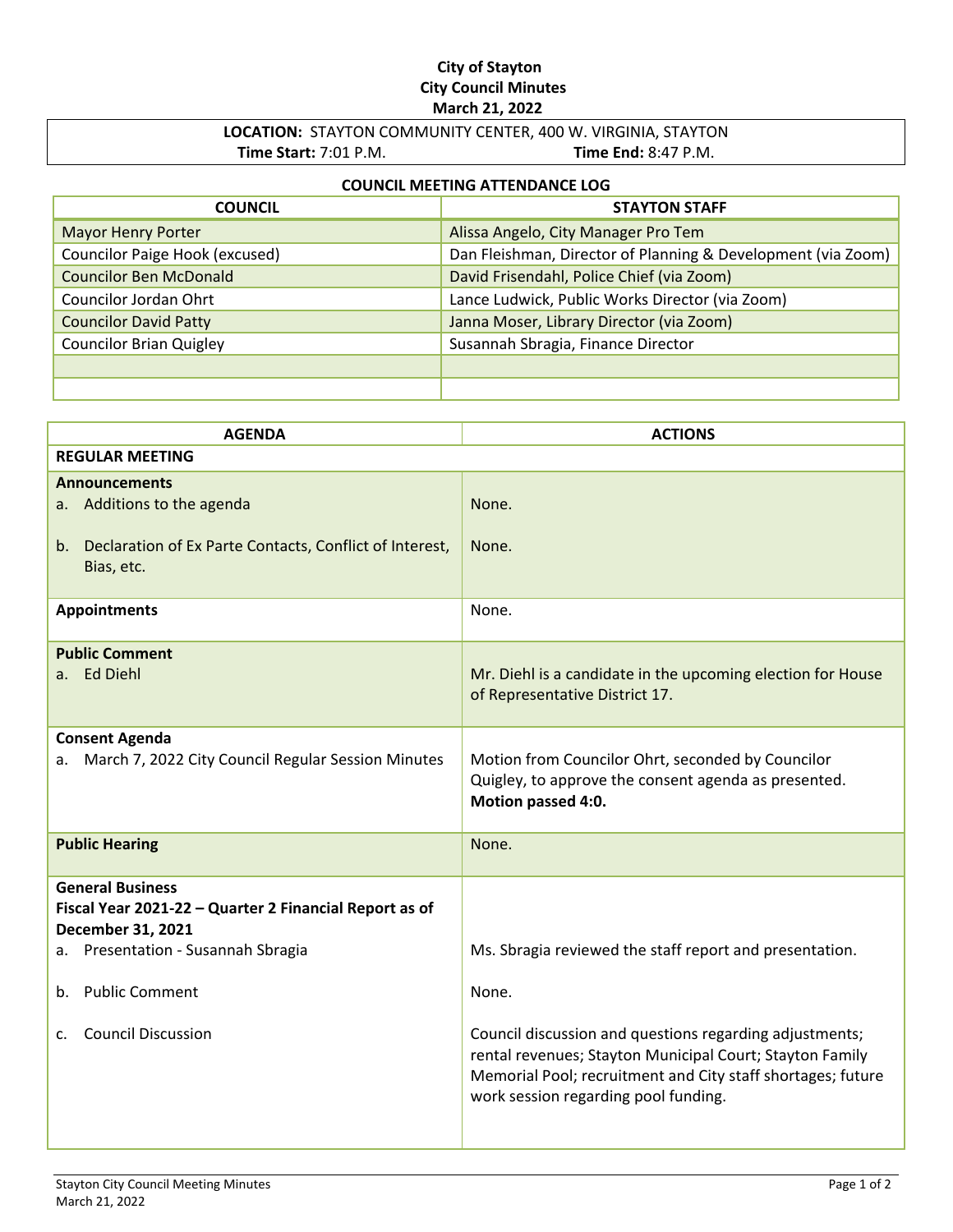| <b>Resolution No. 1033, Oregon Water Resources</b><br><b>Department Water Project Grant Application</b> |                                                                                                                                                                                       |
|---------------------------------------------------------------------------------------------------------|---------------------------------------------------------------------------------------------------------------------------------------------------------------------------------------|
| a. Staff Report                                                                                         | Mr. Ludwick reviewed the staff report.                                                                                                                                                |
| <b>Public Comment</b><br>b.                                                                             | None.                                                                                                                                                                                 |
| <b>Council Discussion</b><br>C <sub>1</sub>                                                             | Council discussion and questions regarding additional<br>funding for ASR project; volume of secondary water source;<br>competitiveness of grant program; and water rights.            |
| <b>Council Decision</b><br>d.                                                                           | Motion from Councilor Patty, seconded by Councilor<br>Quigley, to approve Resolution 1033 as presented.<br>Motion passed 4:0.                                                         |
| Letter of Support in Support of the North Santiam<br><b>School District</b>                             |                                                                                                                                                                                       |
| <b>Staff Report</b><br>a.                                                                               | Councilor Patty asked the Council to consider writing a letter<br>of support of the North Santiam School District's letter to<br>Governor Brown, either as a Council or individually. |
| b. Public Comment                                                                                       | None.                                                                                                                                                                                 |
| <b>Council Discussion</b><br>C.                                                                         | Council discussion in support and opposition.                                                                                                                                         |
| d. Council Decision                                                                                     | Do not send a letter of support; no motion needed.                                                                                                                                    |
| <b>Communications from City Staff</b>                                                                   | Land use training opportunity at the Planning Commission<br>Meeting on March 28, 2022 at 7:00 p.m.                                                                                    |
| <b>Communications from Mayor and City Council</b>                                                       | Mayor Porter and Councilor Quigley inquired about code<br>enforcement issues. Staff responded.                                                                                        |

APPROVED BY THE STAYTON CITY COUNCIL THIS 4TH DAY OF APRIL 2022, BY A \_\_\_\_ VOTE OF THE STAYTON CITY COUNCIL.

| Date: | By:     |                                     |
|-------|---------|-------------------------------------|
|       |         | Henry A. Porter, Mayor              |
|       |         |                                     |
|       | Attest: |                                     |
|       |         | Alissa Angelo, City Manager Pro Tem |
| Date: |         |                                     |
|       |         | Tammy Bennett, Office Specialist    |
|       |         |                                     |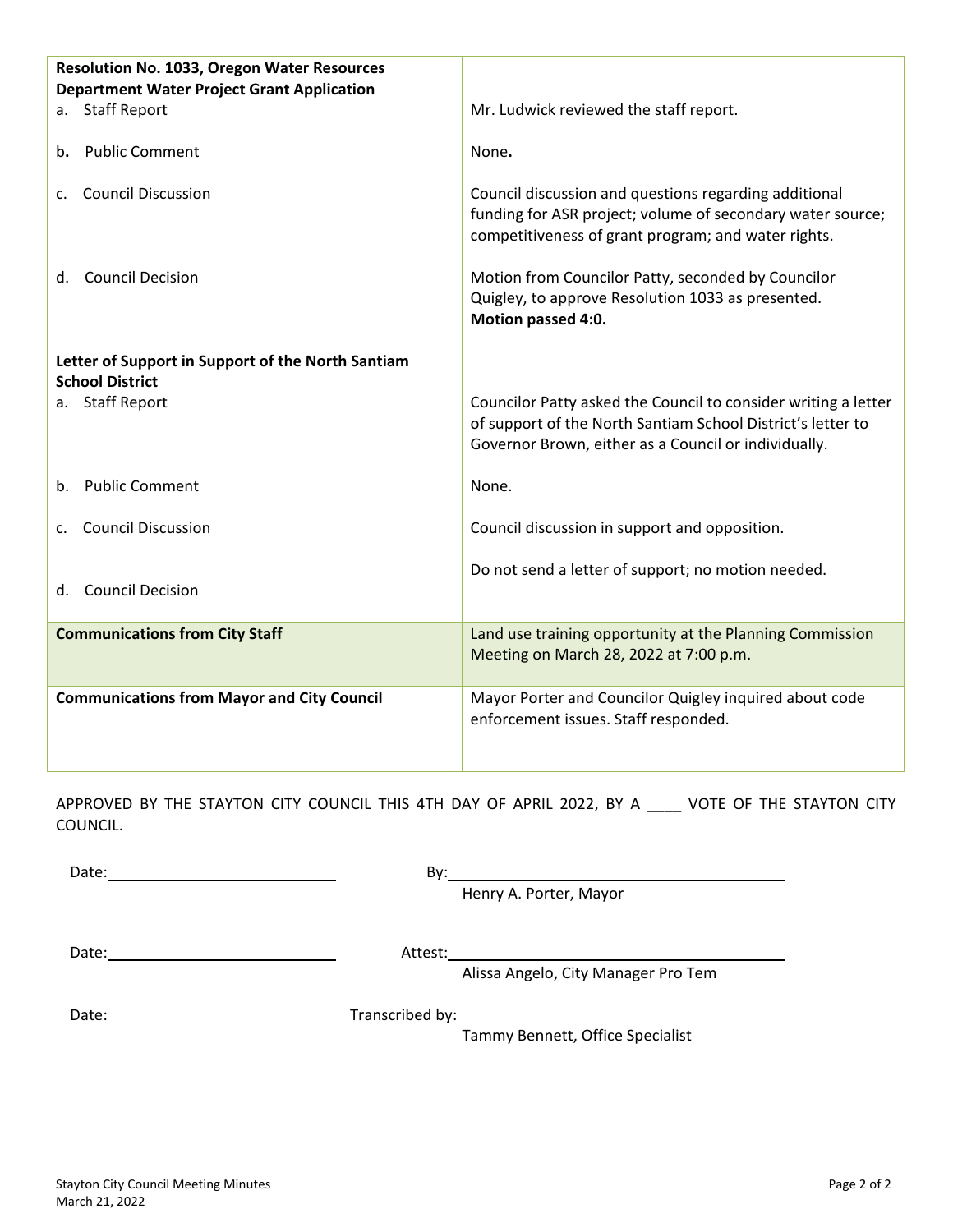

# **CITY OF STAYTON**

# M E M O R A N D U M

| TO:             | Mayor Henry A. Porter and the Stayton City Council   |
|-----------------|------------------------------------------------------|
| <b>FROM:</b>    | Susannah Sbragia, Finance Director                   |
| <b>DATE:</b>    | <b>April 4, 2022</b>                                 |
| <b>SUBJECT:</b> | Resolution No. 1034 Supplemental Budget 2021-22 year |

### **ISSUE**

The issue before the Council is consideration of Resolution No. 1034, approving the Supplemental budget with appropriations and adjustments for the fiscal year 2021-22 adopted budget.

### **REVENUE CHANGES**

The General Fund's Intergovernmental resources were increased by \$20,700 because the City received American Rescue Plan Act (ARPA) funds.

The Library Fund's Intergovernmental resources were increased by \$15,000 due to an ARPA grant award received for translating materials into Spanish.

The Water Fund's Intergovernmental resources were increased by \$900,000 because the City received ARPA funding which will be used for rehabilitation of a sand filter bed at the Water Treatment Plant. The Water Fund will also have a \$56,000 increase of transfer revenue from the Water SDC fund to pay for additional cost for the Secondary Water Source project.

Water System Development Charge (SDC) Fund's Intergovernmental resources were increased by \$154,000 because the City was awarded a state grant from the Oregon Water Resources Department (OWRD).

### **EXPENDITURE CHANGES**

### **General Fund**

The General Fund had unanticipated expenses in administration for building maintenance issues including a roof leak and walls cracking. Additionally, a space in City Hall will be remodeled to create an additional office and there are additional contact services expenses for the recruitment of a new city manager. These expenses will increase appropriations by \$30,000.

The Police Department also incurred unanticipated expenses in building maintenance in relation to the completion of the remodel and additional cost in materials and services for hiring of new officers; this will increase appropriations by \$30,000.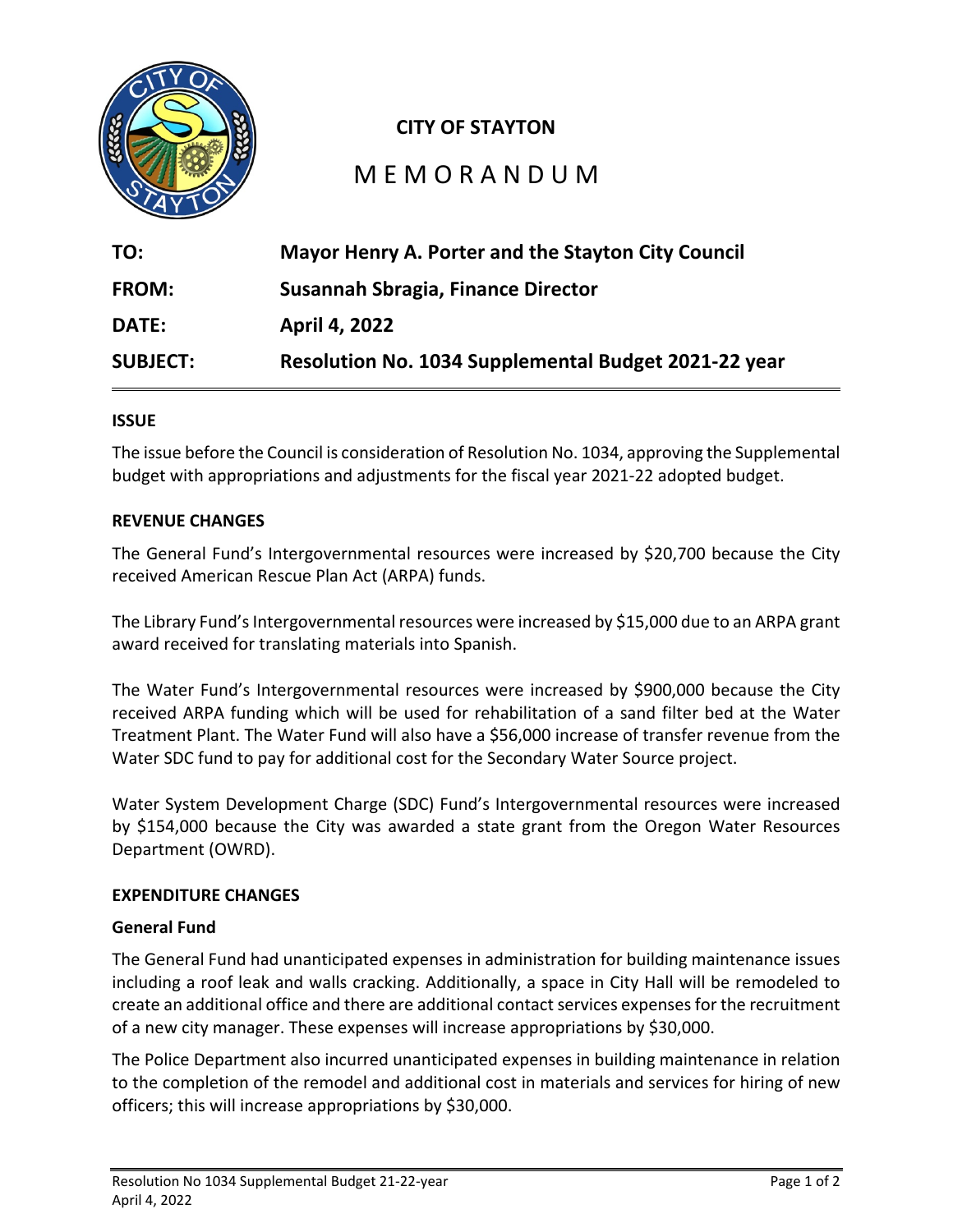The Community Center has additional expenses for materials and services from unanticipated repairs and increased usage of the facility. This will increase appropriations by \$5,000.

# **Park Fund**

The Parks Fund had an unanticipated capital outlay due to delayed receipt of a tractor budgeted in FY21. Along with additional costs in materials and services for contract mowing and fuel. This will increase appropriations by \$52,000.

# **Facilities Development and Maintenance Fund**

The Facilities Fund had unanticipated costs in capital outlay and materials and services for the Star Cinema theater building maintenance and emergency replacement of the roof. Additionally, coststo complete phase 2 and phase 3 of the facilities study, which will complete one of Council's goals. This will increase appropriations by \$110,000.

## **Library Fund**

The Library Fund received an ARPA grant to pay for Spanish material and cost to translate material into Spanish. This will increase appropriations by \$15,000.

## **Water Fund**

The Water Fund had unanticipated costs for capital outlay for the Secondary Water Source project and rehabilitation of a sand filter bed at the Water Treatment Plant using APRRA funds. This will increase appropriations by \$956,000.

# **Water System Development Charges Fund (SDC)**

The Water SDC Fund has an unanticipated increase in transfer to the water fund for the additional cost of the Secondary Water Source. This will increase appropriations by \$56,000.

### **SUMMARY**

These changes are needed to adjust the fiscal year 21-22 budget to account for unanticipated revenues and expenditures.

### **MOTION(S)**

- 1) Motion to approve Resolution No. 1034, adopting a supplemental budget and appropriation changes for fiscal year 2021-22.
- 2) Motion to approve Resolution No. 1034, adopting a supplemental budget and appropriation changes for fiscal year 2021-22, with the following modifications…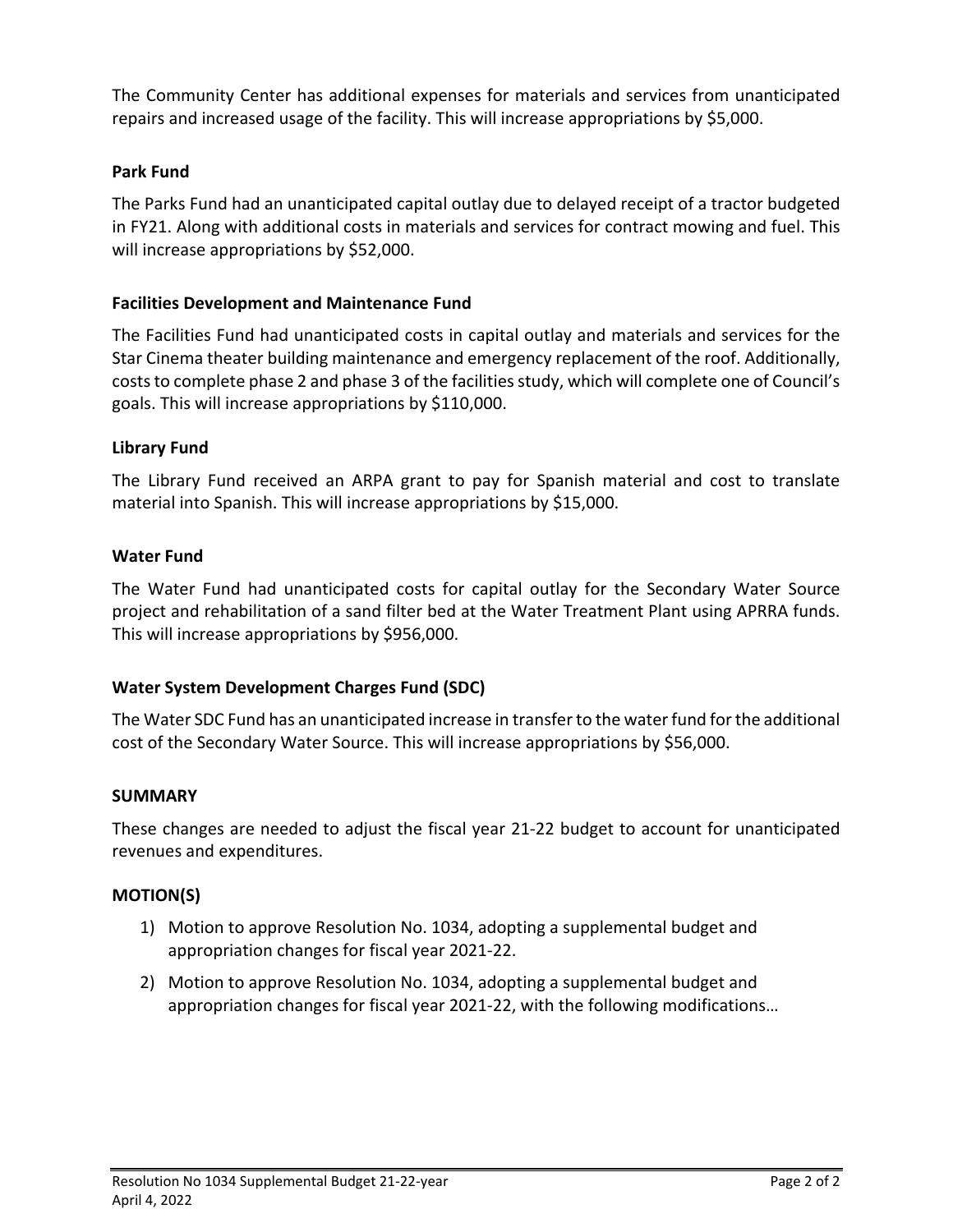## **RESOLUTION NO. 1034**

## **A RESOLUTION ADOPTING A SUPPLEMENTAL BUDGET FOR FISCAL YEAR 2021-22**

**WHEREAS**, ORS 294.471(1)(a) allows the governing body of a municipal corporation to make one or more supplemental budgets if an occurrence or condition that is not ascertained when preparing the original budget or a previous supplemental budget for the current year or current budget period requires a change in financial planning; and

**WHEREAS**, if amended estimated expenditures differ by more than 10 percent from the expenditures in the budget as most recently amended prior to the supplemental budget, ORS  $294.473(1)(c)$  states that, after a public hearing, additional expenditures contained in the supplemental budget may not be made unless the governing body of the municipal corporation enacts appropriation ordinances or resolutions authorizing the expenditures; and

**WHEREAS**, the City of Stayton, Oregon wishes to adjust the budget to recognize corrections to expenditures in system development charge funds and corrections to original appropriation amounts in resolution 991. As well as unexpected costs that have arisen during the fiscal year 2021-22.

**NOW, THEREFORE, BE IT RESOLVED,** after completion of a public hearing, by and through the City Council meeting in regular session, as follows:

| budget as follows:                           |                 |          |                |  |
|----------------------------------------------|-----------------|----------|----------------|--|
| <b>Fund/Program/Organization Unit/Object</b> | <b>Approved</b> |          | <b>Amended</b> |  |
| <b>Classification</b>                        | <b>Budget</b>   | Change   | <b>Budget</b>  |  |
| <b>General Fund</b>                          |                 |          |                |  |
| Police*                                      | 2,317,800       | 30,000   | 2,347,800      |  |
| Community Center*                            | 31,000          | 5,000    | 36,000         |  |
| City Council & Admin*                        | 1,132,400       | 30,000   | 1,162,400      |  |
| Not Allocated to Org Unit.                   |                 |          |                |  |
| Contingency*                                 | 859,250         | (44,300) | 814,950        |  |
| <b>Total</b>                                 | 5,734,550       | 20,700   | 5,755,250      |  |
| <b>Library Fund</b>                          |                 |          |                |  |
| Library                                      |                 |          |                |  |
| Library*                                     | 454,400         | 15,000   | 469,400        |  |
| <b>Total</b>                                 | 772,800         | 15,000   | 787,800        |  |
| <b>Parks Fund</b>                            |                 |          |                |  |
| <b>Public Work Administration</b>            |                 |          |                |  |
| Parks*                                       | 283,200         | 52,000   | 335,200        |  |
| Not Allocated to Org Unit.                   |                 |          |                |  |
| Contingency*                                 | 143,300         | (52,000) | 91,300         |  |
| <b>Total</b>                                 | 472,200         |          | 472,200        |  |
|                                              |                 |          |                |  |

Section 1: The Mayor and City Council hereby adopts the following supplemental budget, makes appropriations, and adjusts the fiscal year 2021-22 adopted